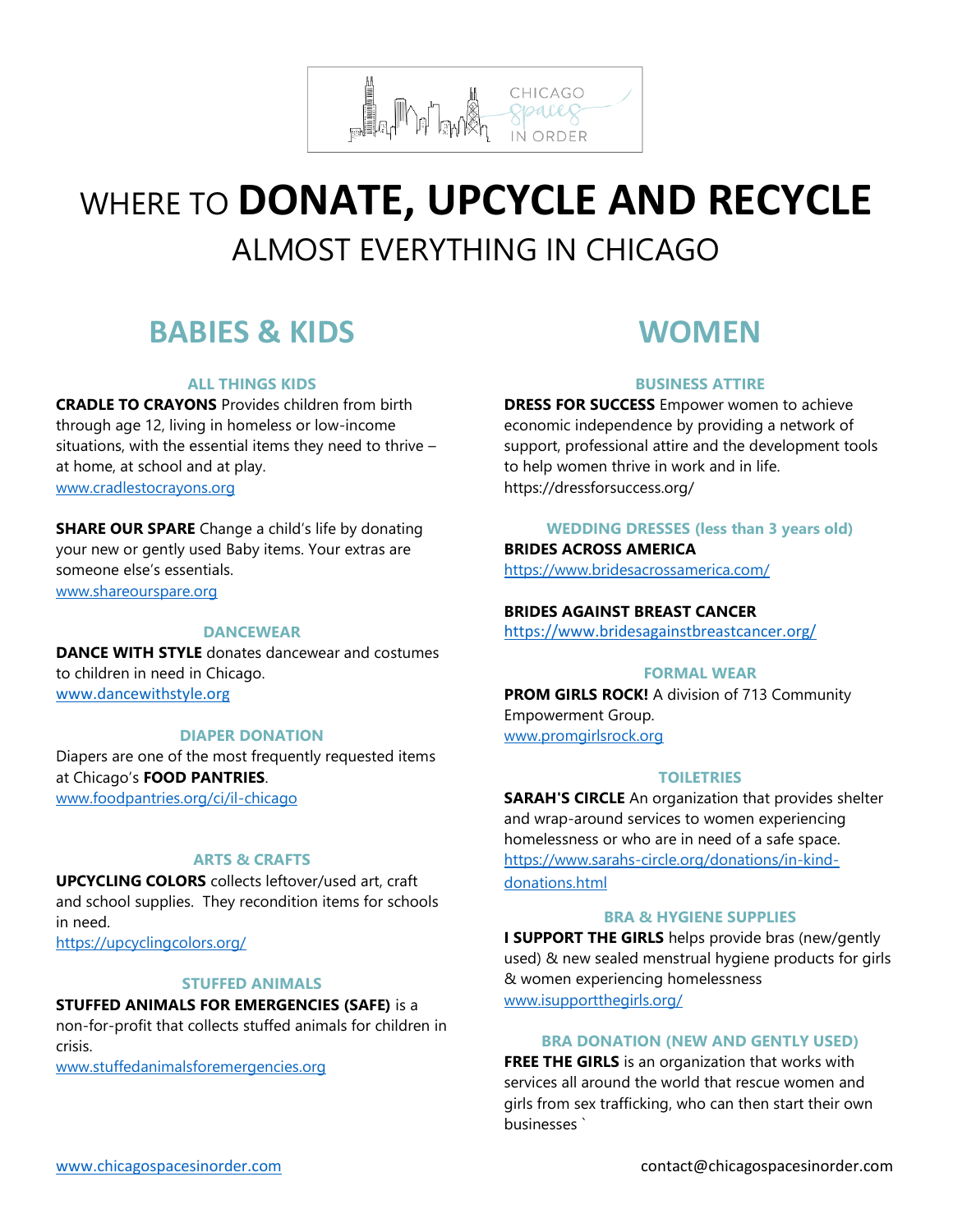

# **FAMILY**

# **MEN'S BUSINESS ATTIRE**

**BRIDGE TO SUCCESS** Offers employment support services including work appropriate clothing for men (and women). <http://www.thebridgetosuccess.org/>

### **MEN'S WAREHOUSE SUIT DRIVE**

Every July <https://www.menswearhouse.com/c/suit-drive>

#### **EYE GLASSES**

**COSTCO** partners with **NEW EYES FOR THE NEEDY**. Drop off at any Costco with an Optical Department

### **LIONS OF ILLINOIS FOUNDATION**

[https://lionsofillinoisfoundation.org/Used-Eyeglass-](https://lionsofillinoisfoundation.org/Used-Eyeglass-Collections.html)[Collections.html](https://lionsofillinoisfoundation.org/Used-Eyeglass-Collections.html)

#### **SHOES**

**SOLE4SOUL** has a partnership with **DSW**, drop off at any DSW location. You can also ship you shoes for free through Sole4Soul's partnership with **ZAPPOS**. [https://soles4souls.org/get-involved/give-shoes/dropoff](https://soles4souls.org/get-involved/give-shoes/dropoff-locator/)[locator/](https://soles4souls.org/get-involved/give-shoes/dropoff-locator/)

#### **WINTER COATS**

**CHICAGO BEAR'S COAT DRIVE**, drop off at any **JEWEL-**

**OSCO** November through February [https://centralusa.salvationarmy.org/metro/chicago](https://centralusa.salvationarmy.org/metro/chicago-bears-coat-drive/)[bears-coat-drive/](https://centralusa.salvationarmy.org/metro/chicago-bears-coat-drive/)

#### **BOOKS**

**BOOKS FIRST** collect books for Chicago Public Schools with 15% or more homeless kids and no libraries/library equivalents.

<https://www.booksfirstchicago.org/>

# **LITTLE FREE LIBRARY**

<https://littlefreelibrary.org/>

# **BIKES & BIKE PARTS**

**WORKING PARTS** refurbishes bikes to make them functional for use in developing countries. <http://www.workingbikes.org/drop-off-locations/>

#### **PETS**

**PAWS** Chicago accepts new or gently used pet items as well as gently used sheets and blankets. <http://www.pawschicago.org/>

#### **MUSICAL INSTRUMENTS**

**THE MUSIC ROOM** will repair donated instruments and get them in the hands of disadvantaged children and adults who might not otherwise have a chance to play. [http://the-music-](http://the-music-room.net/index.php/about/community/gear-shift)

[room.net/index.php/about/community/gear-shift](http://the-music-room.net/index.php/about/community/gear-shift)

#### **MUSIC IN URBAN SCHOOLS INSPIRING CHANGE (MUSIC)**

<https://www.musicincchicago.org/donate/>

# **HOUSEHOLD DROP-OFF**

**JUVENILE DIABETES RESERCH FOUNDATION** [https://www.jdrf.org/illinois/2019/01/07/donate-your](https://www.jdrf.org/illinois/2019/01/07/donate-your-items-and-fund-research-to-cure-diabetes/)[items-and-fund-research-to-cure-diabetes/](https://www.jdrf.org/illinois/2019/01/07/donate-your-items-and-fund-research-to-cure-diabetes/)

### **HOUSEHOLD DROP-OFF AND PICK-UP**

**SALVATION ARMY** <https://satruck.org/>

#### **FLOWER VASES**

**RANDOM ACTS OF FLOWERS** 

<https://randomactsofflowers.org/>

#### **MEDICAL LOAN CLOSET**

Borrow durable medical equipment and home medical equipment at little to no cost.

**ALLIE THE OT**, The only mobile medical "lending closet" in Chicagoland <https://www.allietheot.com/equipment>

**DEVICES 4 THE DIABLED** <https://supportd4d.org/>